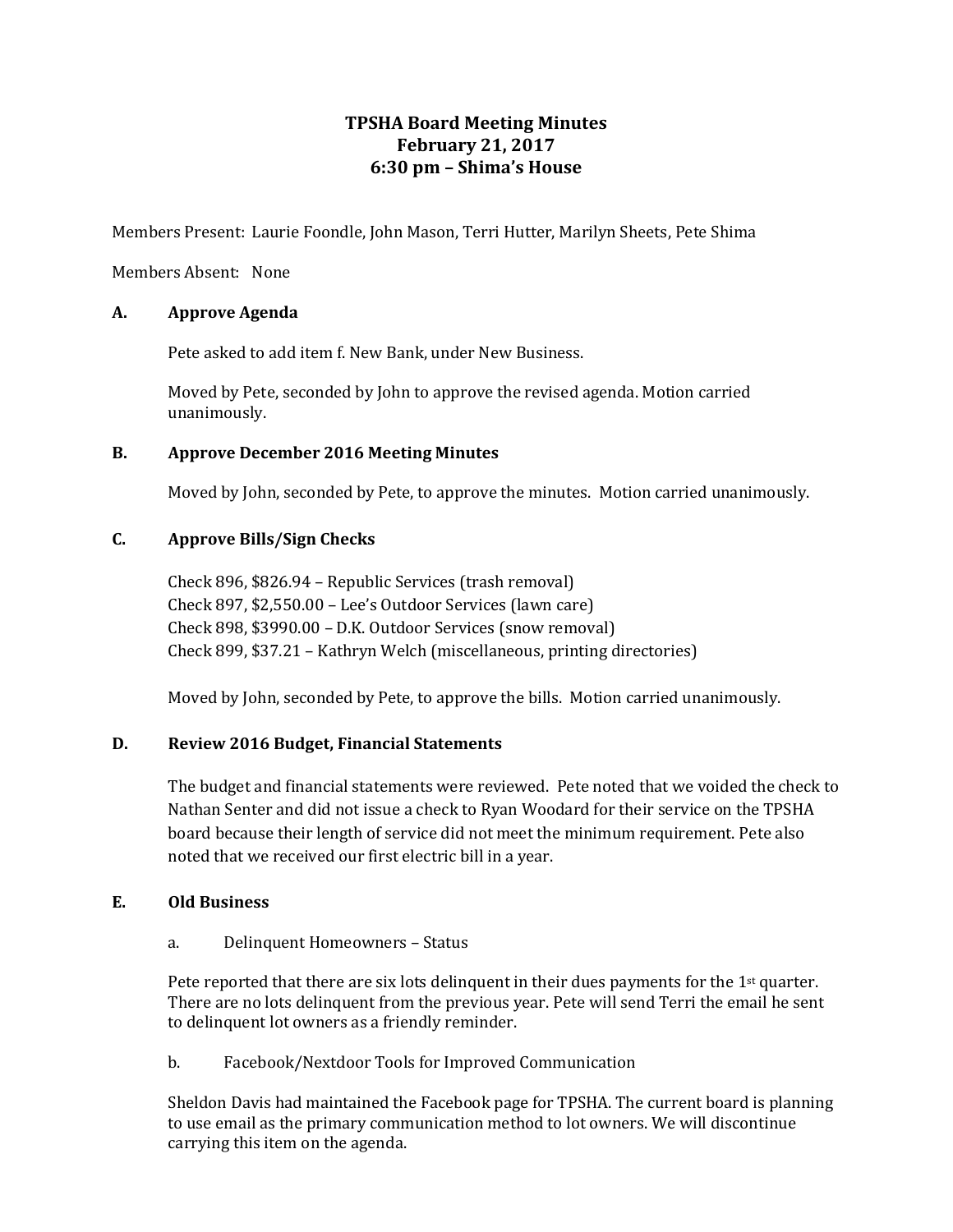## **F. New Business**

## a. TPSHA Correspondence – Homeowner-related Issues

Ryan Woodard asked about installing a fence. Since inquiring, Ryan is in the process of selling his home and moving back to California.

b. Single Email Address on Website (for distribution to all Board members)

Laurie checked with Kris Foondle (our web master), and it is possible to do this. We decided to forward the emails from this access point to Laurie to handle or distribute to other board members as appropriate.

c. Republic Services Contract (when should contact begin to renew contract)

This item was grouped in with the next item, d.

d. Review TPS Board Task Schedule

Laurie distributed a list of task that the Board needs to do each year. Suggestions were offered and Laurie will update and distribute a revised TPS Board Task Schedule.

e. Set Date for Spring Clean-up

Our TPSHA Spring Clean-up day will be May 6, 2017.

f. New Bank

Kathryn Welch has investigated changing banks to one that has a local branch office. Kathryn recommends moving our account to Huntington Bank.

A motion was made by Pete and seconded by Terri to open a Fast Track Business Checking account and a Business Premier Money Market account at Huntington Bank. Motion carried unanimously.

The Road Funds will be placed in the money market account which earns a promotional rate of 1.25%. This will give us time to properly investigate online banks that offer money market accounts with higher interest rates. The Huntington Money Market account can be left open with no minimum balance requirements if we decide to move the Road funds – we could park excess funds there that are not Road Funds and earn interest while maintaining the \$5,000 minimum in the Fast Track Business Checking account.

| g. | Officers for 2017: | Laurie Foondle, President      |
|----|--------------------|--------------------------------|
|    |                    | Marilyn Sheets, Vice President |
|    |                    | Terri Hutter, Treasurer        |
|    |                    | John Mason, Maintenance        |
|    |                    | Pete Shima, Secretary          |